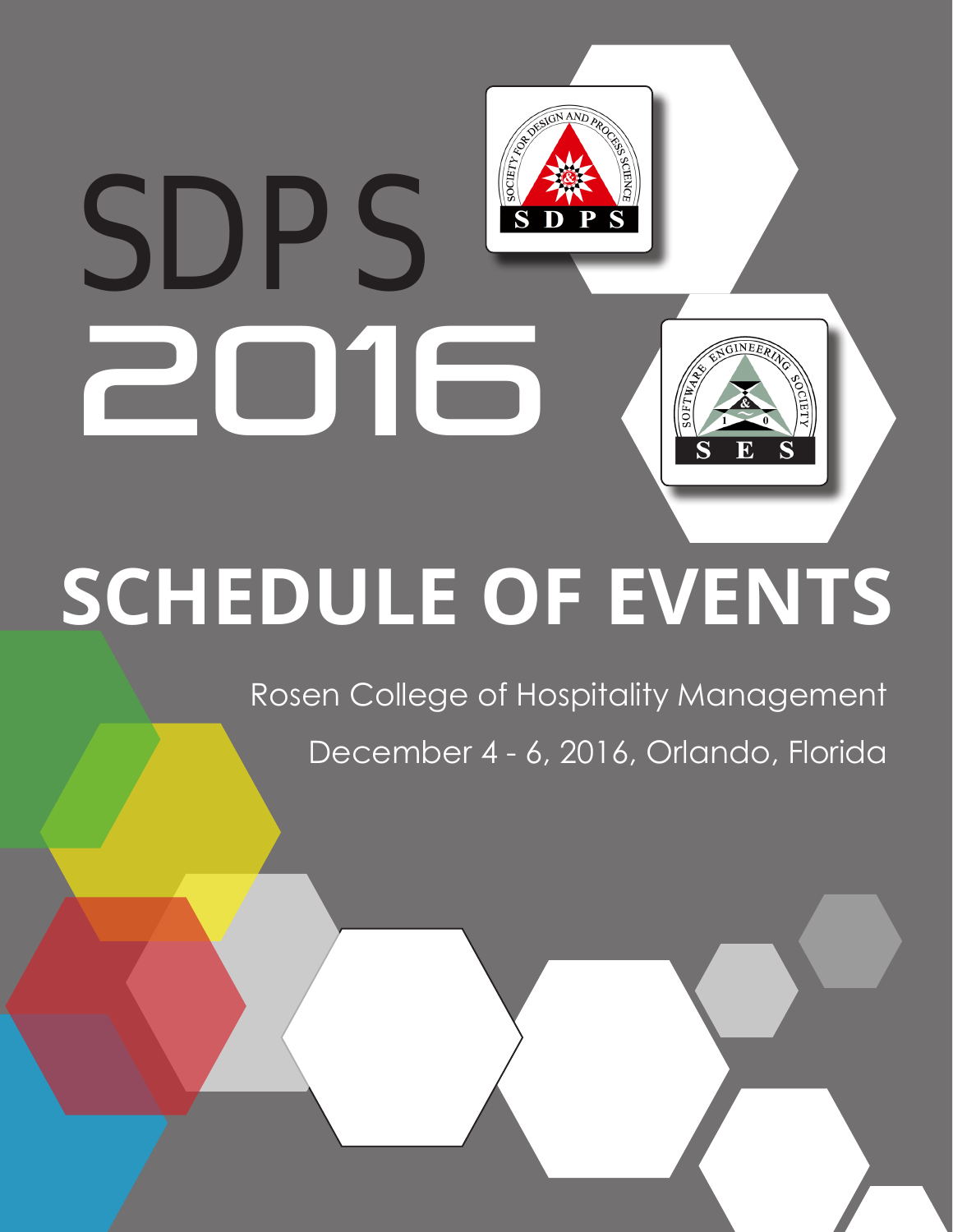| 13:45 - 14:30 | Workshop Sessions on Sunday, December 4                                      |  |  |  |  |  |
|---------------|------------------------------------------------------------------------------|--|--|--|--|--|
| Room 205      | INNOVATIVE AND COMPATIBLE DESIGN FOR SMART CITIES                            |  |  |  |  |  |
|               | Xiaojuan (Julia) Zhang, PhD, Jia Yuan Yu, PhD                                |  |  |  |  |  |
|               | DESIGN OF ALTERNATIVE AND COMMUNITY-BASED CARE PROGRAMS                      |  |  |  |  |  |
| Room 206      | Sam Marathe, PhD, John Gill, Karen van Caulil, PhD, Shi-Nian "Stone" Cao, MD |  |  |  |  |  |
| Room 208      | <b>HUMAN FACTORS AND CLINICAL DECISION SUPPORT SYSTEMS</b>                   |  |  |  |  |  |
|               | Varadraj P. Gurupur, PhD, Thomas T.H. Wan, PhD                               |  |  |  |  |  |

| $13:00 - 13:45$ | Workshop Sessions on Monday, December 5 Session I/II                                                                                                                                    |  |  |  |  |
|-----------------|-----------------------------------------------------------------------------------------------------------------------------------------------------------------------------------------|--|--|--|--|
| Room 205        | WEB OF COMMON VALUES APPLIED TO SMART HEALTHY AND INNOVATIVE SOCIETIES: AN APPLICATION<br>OF LIVING LABORATORY<br>Fuad Gattaz Sobrinho, PhD                                             |  |  |  |  |
| Room 206        | NAVIGATING DATA MANAGEMENT SCIENCE FROM DATA MINING TO<br><b>PREDICTIVE ANALYTICS AND APPLICATIONS</b><br>Thomas T.H. Wan, PhD, Peter Aiken, PhD, Charles Shasky, PhD, Morgan Wang, PhD |  |  |  |  |
| Room 207        | HEALTHCARE TECHNOLOGY TRANSFERS IN POPULATION HEALTH AND SYSTEMS ENGINEERING<br>Meghan Hufstader Gabriel, PhD, Qun "Treen" Huo, PhD, Daniel C. L. Hsu, PhD, Waldemar Karwowski, PhD     |  |  |  |  |

| 13:45 - 14:30 | Workshop Sessions on Monday, December 5 Session II/II                                                                                       |  |  |  |  |
|---------------|---------------------------------------------------------------------------------------------------------------------------------------------|--|--|--|--|
|               | <b>HEALTH-DATA LIFE CYCLE, SYSTEMS AROUND IT, AND MHEALTH</b>                                                                               |  |  |  |  |
| Room 205      | Bunyamin Ozaydin, PhD, Ferhat Zengul, PhD, MBA, Donna Slovensky, PhD, Donna Malvey, PhD, MHSA, Alexis R.<br>Neigel                          |  |  |  |  |
| Room 206      | INDIVIDUALIZED MEDICINE: THE FUTURE OF HEALTHCARE, GENOMICS AND STEM CELL RESEARCH                                                          |  |  |  |  |
|               | Mei Zhao, PhD, Mario Carranza, MHA, Jeffrey Harrison, PhD                                                                                   |  |  |  |  |
|               | <b>FEATURED WORKSHOP: PROMOTING JOURNAL OF INTEGRATED DESIGN AND PROCESS</b>                                                                |  |  |  |  |
| Room 207      | Kyoung-yun Kim, PhD, Varadraj Gurupur, PhD, Patrick Then, PhD, Yong Zeng, PhD, Bhuvan Unhelkar, PhD, Aurelie<br>Aurilla Bechina Arntzen PhD |  |  |  |  |
|               | STRATEGIES FOR RECRUITING AND RETAINING WOMEN, MINORITIES AND PEOPLE WITH DIFFERENT                                                         |  |  |  |  |
| Room 209      | LEVELS OF ABILITIES IN STEM MAJORS AND CAREERS                                                                                              |  |  |  |  |
|               | Daniela Marghitu, PhD, Mohammad R. Haider, PhD, Michael Lipscomb, JD, Overtoun Jenda, PhD                                                   |  |  |  |  |

| $13:00 - 15:00$ | <b>Tutorials on Tuesday, December 6</b>                 |
|-----------------|---------------------------------------------------------|
| Auditorium      | AN INTEGRATION FRAMEWORK FOR MOBILE AND CLOUD COMPUTING |
| <b>RSH 101</b>  | Leon Jololian, PhD                                      |
| Dining Room     | <b>BIG DATA STRATEGIES FOR AGILE BUSINESS</b>           |
| <b>RSH 124</b>  | Dr. Bhuvan Unhelkar BE, MDBA, MSc, PhD; FACS; CBAP.     |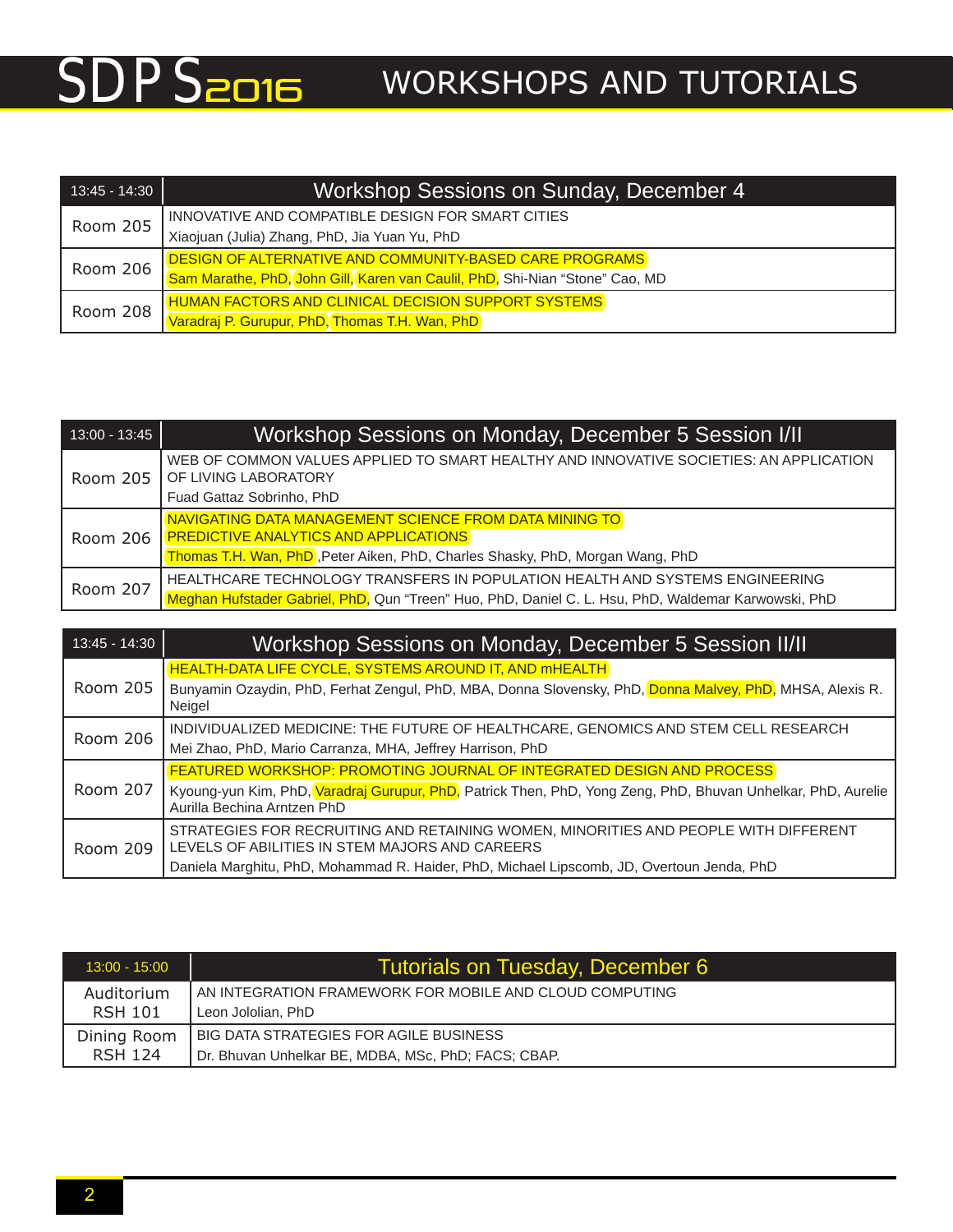## SDPS<sub>2016</sub> POSTER SESSION

Can Tracheostomy Improve Outcome and Lower Resource Utilization for Patients with Prolonged Mechanical Ventilation?

*- Ciou Rong Yuan, Tzuo Yun Lan and Gau Jun Tang*

A Two Stage Evaluation Method for investigating the Associations between Patients' Perceived Emotional satisfaction and Medical Space Design.

*- Ying-Chyi Chou and Ching-Hua Lu*

Health Disparities in Environmental Supports of Walking/Biking and Traffic Safety *- Chia-Yuan Yu* 3rd-prize recipient in poster competition

Determinants of Medicare Shared Savings Program Accountable Care Organization Year One Performance

*- Yi-Ling Lin, Thomas Wan, Donna Malvey, Xinliang Liu and Julie Steen*

Data Breach Locations, Types, and Associated Characteristics among U.S. Hospitals *- Ashley Rutherford, Meghan Hufstader Gabriel, Amanda Walden, Alice Noblin and Kendall Cortelyou-Ward* 2nd-prize recipients in poster competition

Developing and pilot-testing a suite of social media use indexes to measure social media active and engagement levels – Implication for online social media health intervention development & evaluation

*- Su-I Hou*

The RFID Protocol with Unlimited Item-level Ownership Transfer for Supply Chain Environments *- Tzu-Wei Lin, Chien-Lung Hsu and Lung-Hui Panb*

Design and Evaluation of An Intelligent Health Promotion System based on Serious Games with Osteoporosis Clinical Practice Guideline

*- Min-Wen Liao and Chien-Lung Hsu*

Population Health Management and Research for Patients with Polychronic Conditions *- Amanda Terry, Bobbie McKee, Rebecca Tregerman and Sara Dos Santos Bárbaro*

Local Health Departments Adoption of Health Information Technology and the Impact on County-Level Health Outcomes

*- Tina Yeung*

Using Sketches to Improve Design of Hip Joint Prosthesis

*- Stephen Ekwaro-Osire, Caio Felix, Joao Paulo Dias, Ricardo Cruz-Lozano and Fisseha Alemayehu*

Determinants of Hospital Efficiency and Patient Safety in Acute Care Hospitals – Findings from a Literature Review

*- Kruparaj Shettian*

Work-family conflict among registered nurses: A look at the literature

*- Amanda Raffenaud*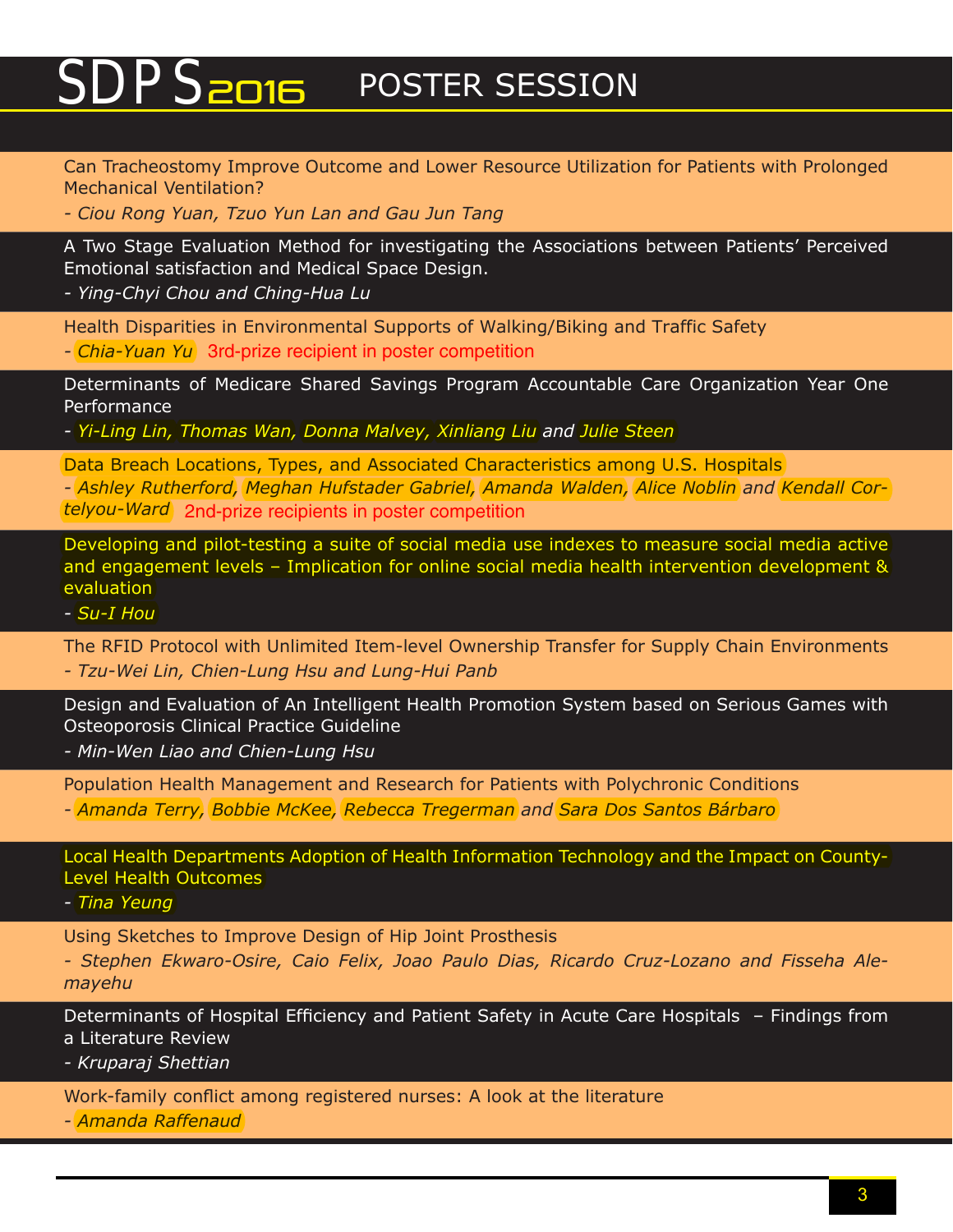#### SUNDAY, DECEMBER 4

#### BETWEEN 15:00 - 16:00

#### Room 205 Advances in Nano, Communication, and Process Technologies I/II (Chair U. John Tanik)

Convergence Implications for Healthcare, Energy and Other Complex Systems Darrell Fielder, Murat Tanik, U. John Tanik, Cristiane Gattaz and Fuad Sobrinho

Topographical Optimization of Structures for Use in Vibraphones and Other Applications William Kirkland and Lee Moradi

Random Forest-Based Cost Prediction for Reusable Medical Equipment Service Life Cycle Management Kyoung-Yun Kim, Nilanjan Joshi and Junheung Park

#### Room 206 Innovative Technologies and Their Applications in Healthcare I/IV (Chair Aurelie Aurilla Arntzen Bechina)

Segmentation of Brain TUMOR Based on Tsallis Multi-Thresholding and Level Set

Vedavathi B. S, S. G. Hiremath, V Rajinikanth, Mohammed Shafeeq Kallangadi, Steven Fernandes and Josemin Bala

Simultaneous Fusion and Denoising Of Bone - Vessel Information Via PCA Based Fusion Ayush Dogra, Vedavathi B.S, Steven Lawrence Fernandes, Sunil Agrawal, Bhawna Goyal, Mohammed Shafeeq Kallangadi, Mohammad Anwar Manjanoor, Achala Rathnakar Shetty, Purushotham B and Ananth Prabhu

#### An Investigation of Cost Based Framework for Documentation Reuse

Jonny Haugen, Aurelie Aurilla Arntzen Bechina

#### Room 207 Advances in Biomedical Devices, Wearables and Mobile Apps (Chair Radmila Juric)

Mobile Device for Administering Drug Dosage in Patients Who Suffer from Parkinson's Disease Klemen Bravhar and Radmila Juric

Gait Analysis of Normal Horses Using Wavelets

Dan Marghitu and Daniela Marghitu

#### Room 207 Predictive Analytics and Simulations in Healthcare I/II (Chair Radmila Juric)

Healthcare - Probabilistic Techniques for Bone as a Natural Composite

Stephen Ekwaro-Osire, Godlove Wanki and Joao Paulo Dias

#### Room 208 Innovative Technologies and Their Applications in Healthcare II/IV (Chair Varadraj Prabhu Gurupur)

Design and Evaluation of Restraint Belts in Safe Environment for Patients and Staff

Hsiu-Lan Li, Shih-Wei Lin, Hsiu-Feng Lee and Chih-Teng Chiang

Implementing Low-Cost Electronic Medical Records System in Underserved Communities Vignesh Vudatha and Judith Simms-Cendan

Fragmentation vs. Innovative Integration: Designing 21st Century Healthcare Systems in The United States—A Brief Discussion on Models, Designs, & Processes **Matt Bagwell**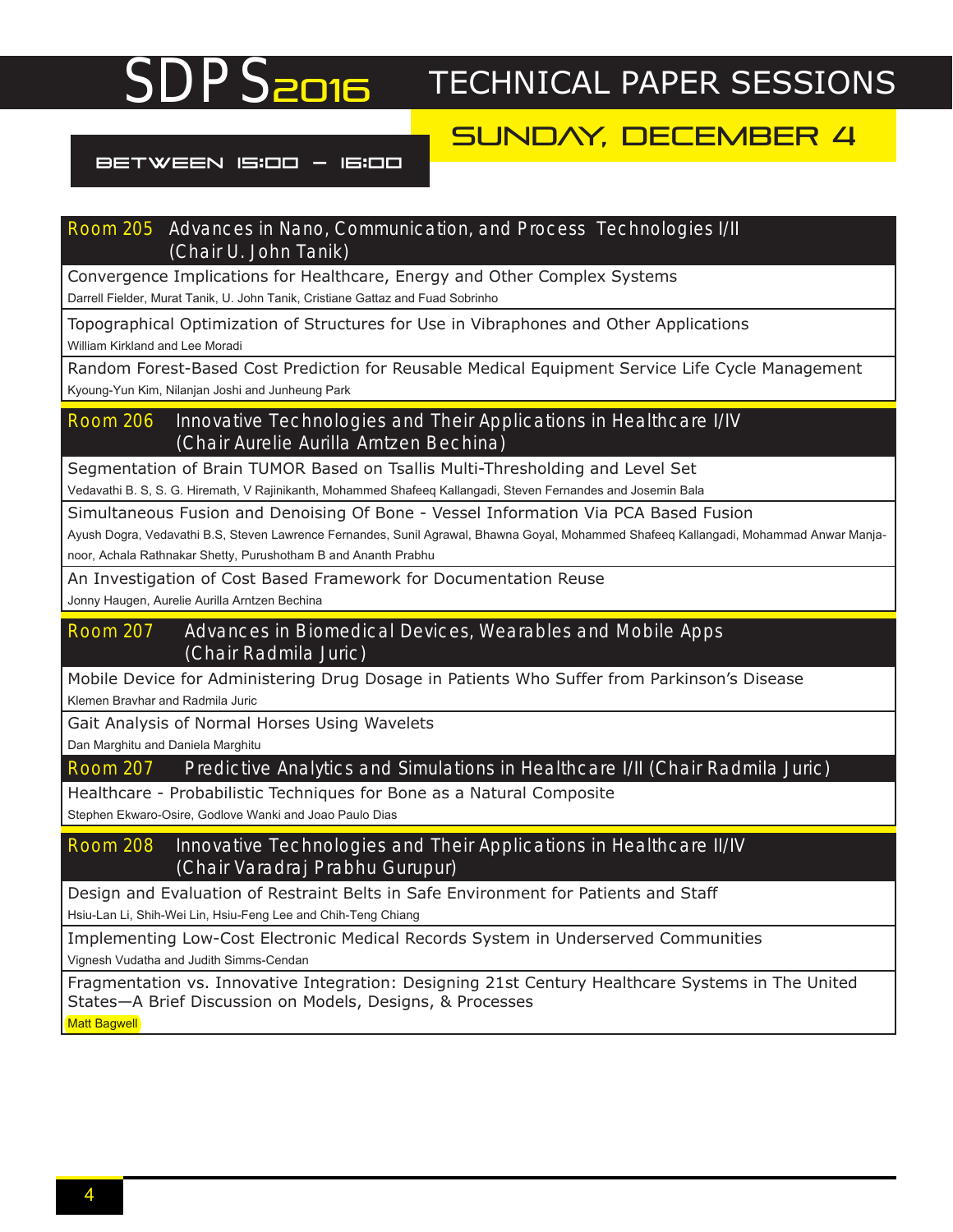### SUNDAY, DECEMBER 4

#### BETWEEN 16:00 - 17:00

#### Room 205 Advances in Nano, Communication, and Process Technologies II/II (Chair Serkan Guldal)

Data Transmission Strategies for UAV: an Overview and Future Perspectives

Zhili Shao, António L. L. Ramos and José A. Apolinário Jr.

Communication System Modeling and Analysis - A Practical Approach for Wireless Communication Saleh Allehaibi, Serkan Güldal and Murat M. Tanik

Room 206 Innovative Technologies and Their Applications in Healthcare III/IV (Chair David Robbins)

A Roadmap for Increasing Healthcare Provider Empathy through Virtual Reality Experiences David Robbins, Harold Neumeier and John Galdo

Advances and future perspectives on computer-aided diagnosis: the case of automatic polyp detection based on gastrointestinal imaging

Qinghui Liu and António L. L. Ramos

A Mobile Robot for Autonomous Disinfection of Patient Rooms

Simon Falden, John Mulholland, Aurilla Aurelie Bechina Arntzen

#### Room 207 Knowledge Transformation and Semantics in Healthcare Systems (Chair Radmila Juric)

Towards the Automatic Coding of Medical Transcripts to Improve Patient-Centered Communication Gilchan Park, Julia Rayz and Cleveland Shields

Knowledge Dissemination in Biomedical Science: Using Ontological Reasoning for the Analyses of Activated Enzymes in various Diseases

Ibtesam Almami, Eiman Almami and Radmila Juric

Room 207 Predictive Analytics and Simulations in Healthcare II/II (Chair Radmila Juric)

Information Processing in Electronic Medical Records: A Survey Validation

Cynthia Williams and Hanadi Hamadi

Room 208 Innovative Technologies and Their Applications in Healthcare IV/IV (Chair Aurelie Aurilla Arntzen Bechina )

Investigation of Evolution Hardware Studies on Analog Circuits for Designing Healthcare Systems Ozgur Aksu

A Deep Learning Approach to Identify Bio-markers in Medical Brain Imaging Applications David Odaibo, Zheng Zhang, Frank Skidmore and Murat Tanik

Room 208 Population and Global Health Management (Chair Aurelie Aurilla Arntzen Bechina )

Optimizing Health Systems in War-Affected Countries: Technology, Design, and Innovation in Post-Conflict Reconstruction

Yara Asi and Cynthia Williams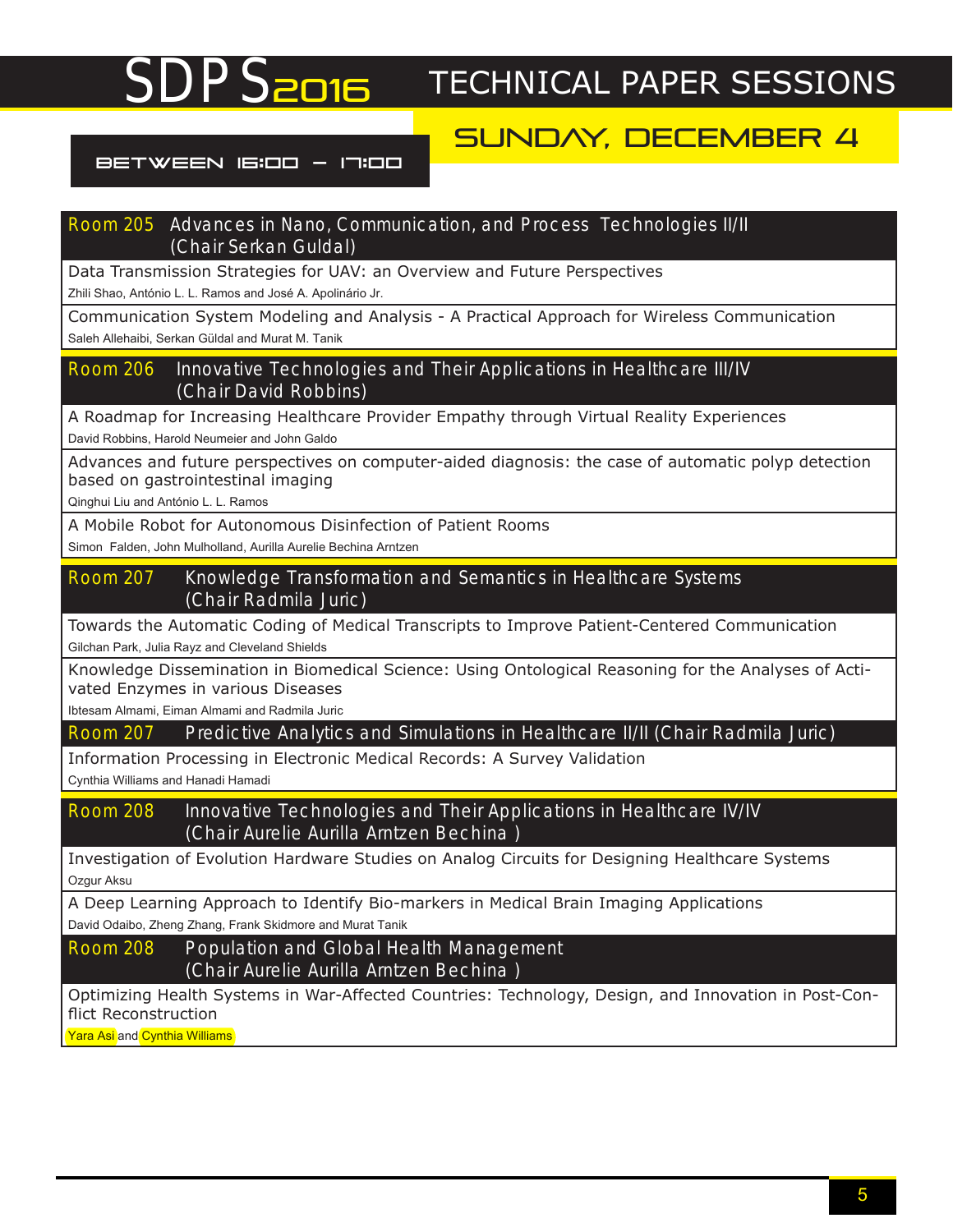### MONDAY, DECEMBER 5

| $\mathbf{w}$ EEn<br>린<br>ד<br>ש | ᄪ       | Big Data - Technologies, Analytics and Strategies I/IV<br><b>Room 208</b><br>(Chair Bhuvan Unhelkar)                                                            |
|---------------------------------|---------|-----------------------------------------------------------------------------------------------------------------------------------------------------------------|
|                                 | 日前      | Evaluation of Hadoop's Efficiency through the Manipulation of Live Data<br>Hemalatha Panneerselvam and Radmila Juric                                            |
|                                 |         | Human Capital Capacity and Capability for Big Data, Keith Sherringham and Bhuvan Unhelkar                                                                       |
|                                 |         | Service Management in Big Data, Keith Sherringham and Bhuvan Unhelkar                                                                                           |
| <b>BETWEEN</b>                  | Ö<br>日中 | Big Data - Technologies, Analytics and Strategies II/IV<br><b>Room 208</b><br>(Chair Bhuvan Unhelkar)                                                           |
|                                 |         | Influence of Business Context on The Role of Granularity in Big Data Analytics<br>Anurag Agarwal and Bhuvan Unhelkar                                            |
|                                 |         | Comparative Study of Application of Structured and Object-Oriented Design Concepts to NoSQL<br>Databases in The Big Data Age, Sunita Lodwig and Bhuvan Unhelkar |
|                                 |         | A Study in Incorporating Core Elements of Big Data in Educational and Training Courses<br>Lila Rajabion, Bhuvan Unhelkar and Anurag Agarwal                     |
|                                 |         |                                                                                                                                                                 |

#### Room 205 Advances in Human Centered Computing, Software Engineering and Soft Computing I/III (Chair Serkan Guldal)

Finding Maximum Independent Set by Sorting: A Stem Exercise Serkan Güldal and Murat M. Tanik

Software Applications Built Upon SWRL Enabled OWL Ontologies

Eiman Almami, Radmila Juric and Mohammed Z. Ahmed

Pattern of Nature: Tic Tac Toe, Serkan Guldal, Nathan Bouldin and Gregory Myers

Room 206 Smart Cities (Chair Mohammed R. Haider)

Cyclist Collision Prevention System For In-Car Deployment

Colm O'Faolain, Matheus Souza, Rudi Verago and Robert Shorten

Searching Empty Parking Spots: A Stem Platform for Engineering Hardware and Software Sazia Eliza, Anthony Winchester, Mohammad R. Haider, Serkan Güldal and Murat M. Tanik

A Review on Users Information Security Behavior Patterns of Smart Mobile Phone Abstract Xiaojuan Zhang and Hui Yang

#### Room 207 Advances in STEM Education for Academicians I/II (Chair Michael Lipscomb)

The Development and Evaluation of a Nursing One-Minute Preceptor Program in Taiwan Ling Fu Shaw, Chen-Tzu Chi, Shin-Huey Wung, Shu-Fen Chen and Min-Hua Wang

Engineering Lab in a Box: Embedding Design into Standard Science Classes Michael Lipscomb and Karthikeyan Lingasubramanian

A Framework for Collaborative Knowledge Management: Using Distributed Mentoring Ramaraju Rudraraju and Murat Tanik

Room 208 Big Data - Technologies, Analytics and Strategies III/IV (Chair Bhuvan Unhelkar)

Development of A Framework for Strategic Approach to Big Data Adoption - BDFAB V2.2 Bhuvan Unhelkar

Asking Smart Questions About Your Big Data Joseph Desire Fotso, Hemalatha Panneerselvam and Radmila Juric

Tool Comparison of Semantic Parsers Robert Hinh and Julia Rayz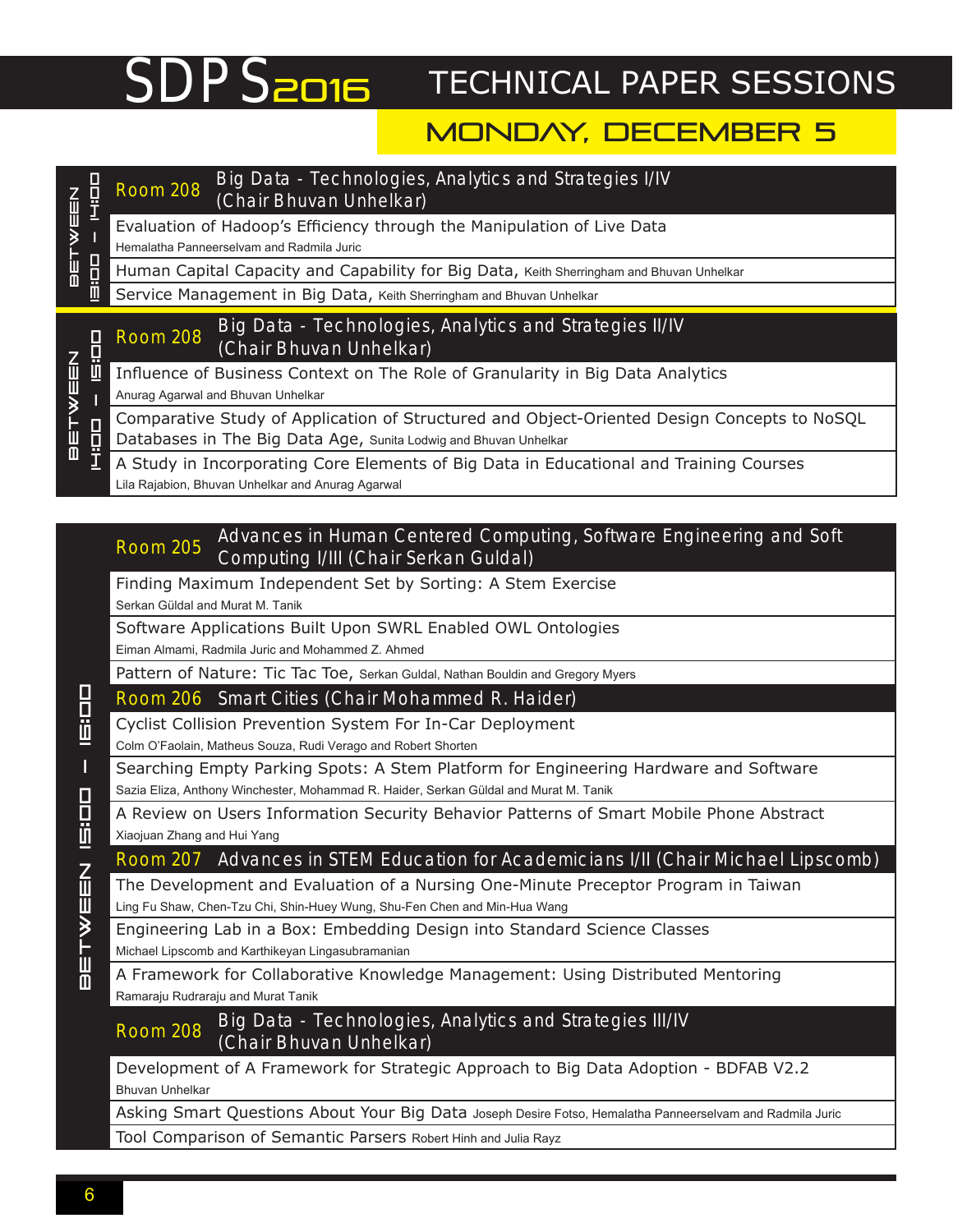### MONDAY, DECEMBER 5

BETWEEN 16:00 - 17:00

Room 205 Advances in Human Centered Computing, Software Engineering and Soft Computing II/III (Chair Ali Hikmet Dogru)

Semantic Ontology Evolution in Consensus Reaching

Chien-Yi Hsiang and Julia Rayz

Enhancing XCOSEML with Connector Variability for Component Oriented Development Anil Cetinkaya, Muhammed Cagri Kaya and Ali Hikmet Dogru

The Impact of Software Quality Models in Health Software: An Initial Assessment

Elisabetta Ronchieri and Marco Canaparo

Room 206 Advances in Human Centered Computing, Software Engineering and Soft Computing III/III (Chair Radmila Juric)

Fine-Tuning Convolutional Nets for Image Recognition

Tad Gonsalves and Takafumi Okuyama

Could Semantic Web Technologies Create New Computational Models outside Semantic Web Radmila Juric

Room 207 Advances in STEM Education for Academicians II/II (Chair Serkan Guldal)

Relationship Between N-Queens Problem and Magic Squares: A Stem Exercise

Serkan Güldal and Murat M. Tanik

Computational Thinking and Child Performance in a Preschool

Gustavo Caetano, Fuad Sobrinho and Oscar Pacheco

#### Room 208 Big Data - Technologies, Analytics and Strategies II/IV (Chair Bhuvan Unhelkar)

The Big Data Manifesto: Basis for Strategic Adoption of Big Data in Industry

Bhuvan Unhelkar and Anurag Agarwal

Room 208 Health Enterprise, Social Media and Collaborative Research (Chair Bhuvan Unhelkar)

A 'Structured' Phenomenological Approach to Informing Young Adult and Adolescent Male Health Education and Behavioral Intervention Design

Michael Rovito and Kenyatta Rivers

Context – A Critical Principle in Engineering Resilient Solutions For Healthcare, Energy And Beyond Darrell Fielder, Murat Tanik, U. John Tanik, Cristiane Gattaz and Fuad Sobrinho



You can keep track of changes in the schedule by your cellphone !